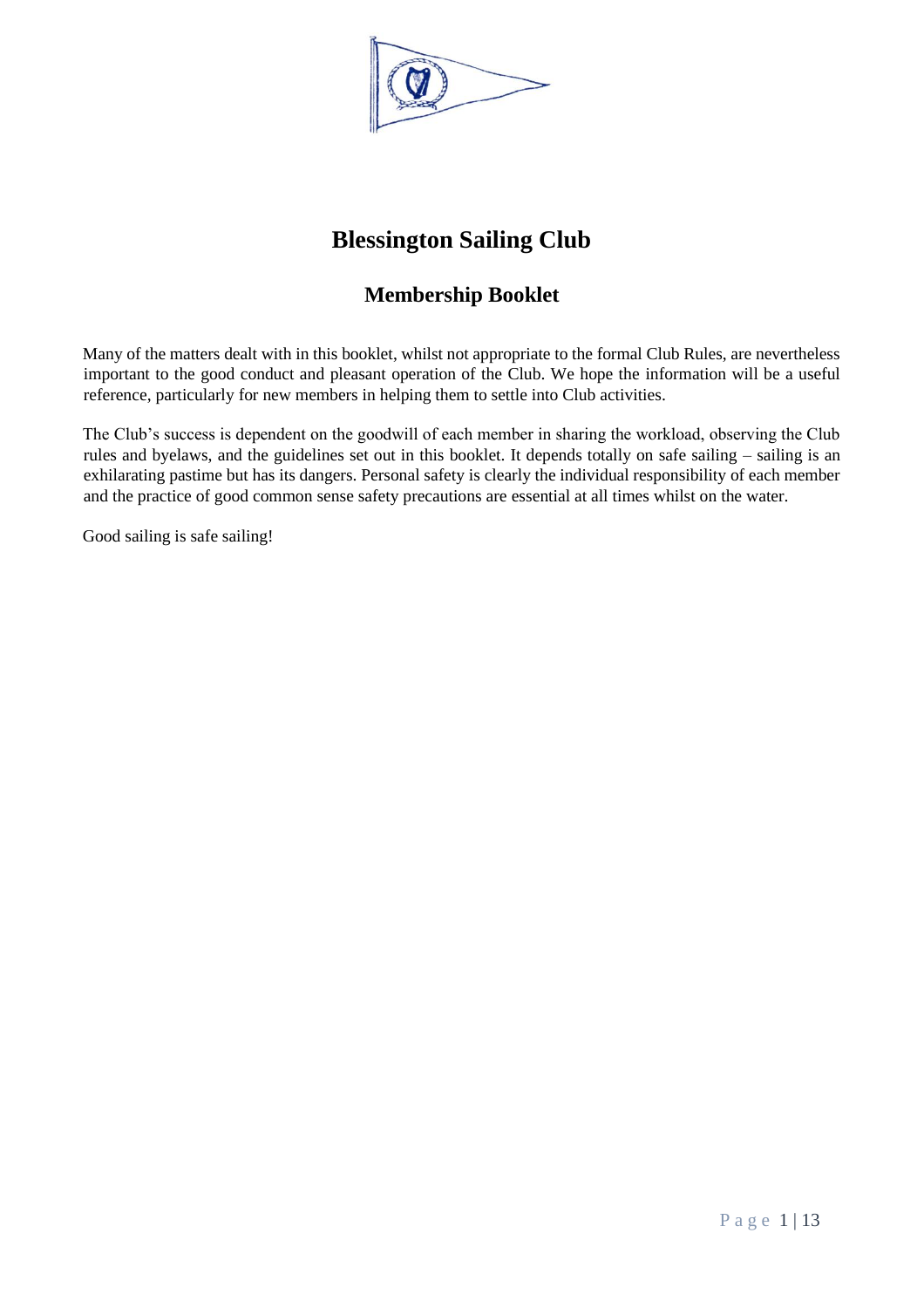## **Table of Contents**

<span id="page-1-0"></span>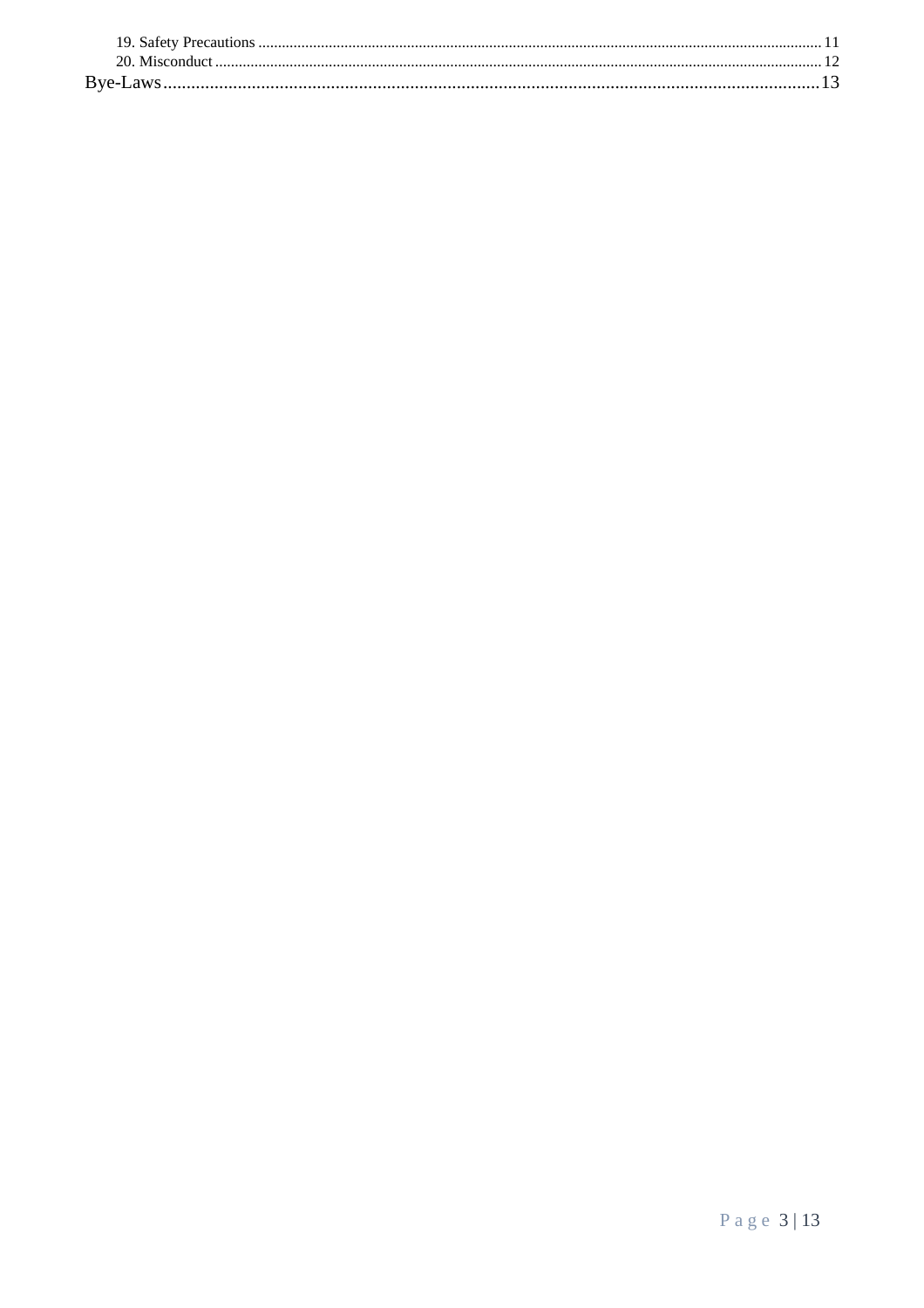## <span id="page-3-0"></span>**Change Control**

| Date     | Issue | <b>Change Description</b>                                                                                     | Modification<br>Made by | Approval                                             |
|----------|-------|---------------------------------------------------------------------------------------------------------------|-------------------------|------------------------------------------------------|
| 4/6/2018 | 1.0   | Addition of a change<br>control<br>section to the document.                                                   | Canice Keane            | <b>BLSC</b><br>Meeting<br>Committee<br>$6/06/2018$ . |
| 4/6/2018 | 1.1   | Added the text "unless otherwise"<br>agreed at the AGM by a majority<br>vote" to Rule 10 Committee; Part<br>4 | Canice Keane            | 56 <sup>th</sup> AGM 2016 Section 4.1.1              |
| 4/6/2018 | 1.1   | the<br>Added<br>numbers<br>on<br>page<br>bottom of the pages                                                  | Canice Keane            | <b>BLSC</b><br>Meeting<br>Committee<br>$6/06/2018$ . |
| 4/6/2018 | 1.2   | Added Adopted at the Committee<br>meeting on $4th March 2017$                                                 | Canice Keane            | 56 <sup>th</sup> AGM 2016                            |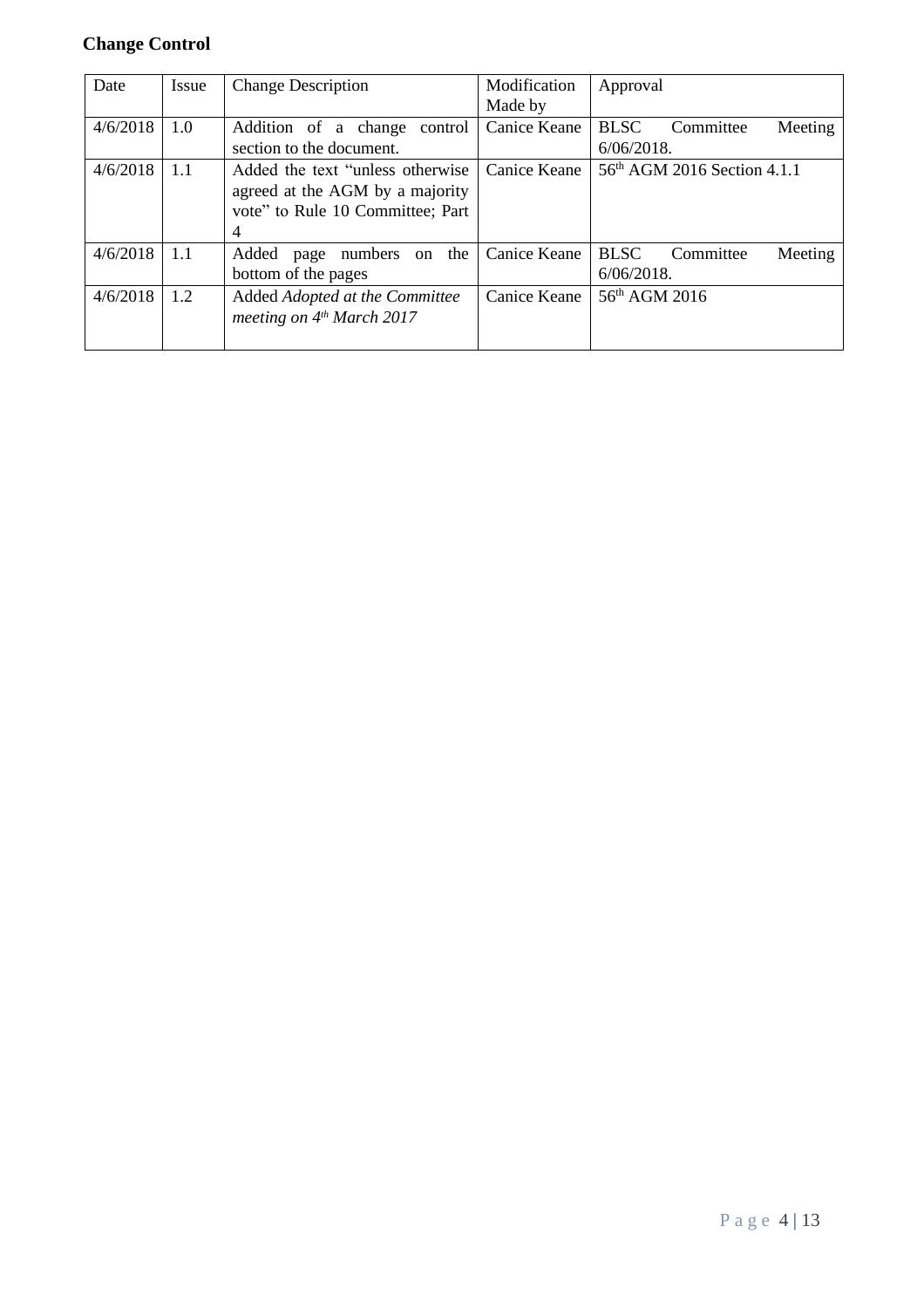## <span id="page-4-0"></span>**General Guidelines**

#### <span id="page-4-1"></span>**Barbecue and Picnicking**

Facilities are available to all members. Charcoal is supplied for the Club barbecue, which is lit, weather permitting after racing on Sundays, for special events and during the Sail Training Course.

#### <span id="page-4-2"></span>**Boat and Trailer Parking**

Boats and trailers should be parked as directed on the notice board or by individual direction from the Club Committee. The Club does not accept responsibility for any personal property left on site, either boats or otherwise

#### <span id="page-4-3"></span>**Club Dinghy Classes**

Most sailing Clubs prefer to develop strong fleets in a number of dinghy classes. In Blessington the designated classes are Optimist, Mirrors, Lasers, G.P. 14s, Catamarans, and Toppers. Members are encouraged to sail one of these.

#### <span id="page-4-4"></span>**Crewing**

There is frequently a shortage of crew for race days. If you are interested you should contact the Sailing Secretary. Each of the classes elects a fleet captain who is usually all too well aware of who is short of crew. It should be said that skippers prefer regular crew, prepared to commit him/herself for a number of races.

#### <span id="page-4-5"></span>**Cruisers and Dayboats**

A limited number of cruisers and day boats are allowed in the Club. Their lengths should not exceed 24 feet (7.3 metres). Members wishing to moor a cruiser or day boat at the Club should make special application to the Club Committee. Special mooring conditions and procedures must be met. Incidents arising from or failures of moorings are deemed to be the responsibility of the owner or owners concerned. It should be noted that the Club does not provide a ferry service for moored boats and that the Club punts may not be used for this purpose.

#### <span id="page-4-6"></span>**Discipline**

Many of our members are families with children. Children are the responsibility of their parents or guardians In the interest of their own safety, non-sailing children should be kept away from the boat slip at all times.

#### <span id="page-4-7"></span>**Dogs**

Dogs are allowed on the site only under conditions of tying dogs by their lead to the bumper of the owner's car. Otherwise They must be kept on a lead at all times and are not allowed within the barbecue area, in the Clubhouse, on the front strand, or in the water. This is in the interest of the safety of children in particular and also local sheep.

#### <span id="page-4-8"></span>**Emergencies - 53.128675, -6.522423**

Emergency telephone numbers are

| Emergency                  | 999 or 112 |
|----------------------------|------------|
| Garda station, Blessington | 045 865202 |
| Garda station, Naas        | 045 884300 |
| Naas Hospital, Naas        | 045 897221 |
| <b>First Aid</b>           |            |

<span id="page-4-9"></span>There is a first aid box in the Clubhouse containing materials to treat minor injuries.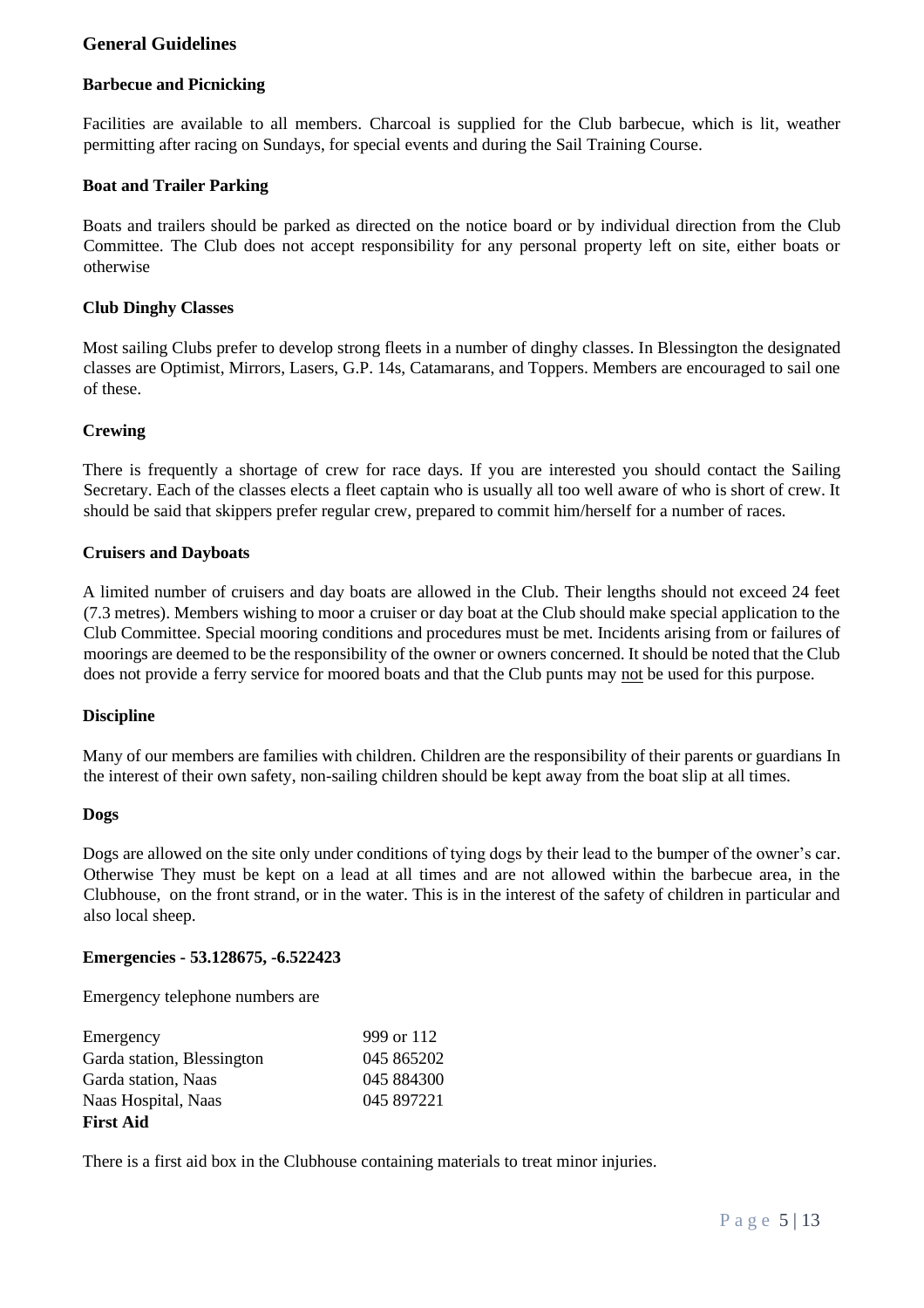## <span id="page-5-0"></span>**Club Keys**

Each member will be issued with a key on the following basis-

- 1. The key remains the property of the Club to be returned to the Hon. Secretary on resignation or during temporary cessation of membership.
- 2. It is a condition of our lease with the E.S.B. that the access gate be kept locked. Members must lock the gate immediately after entering and leaving the site.
- 3. Under no circumstances may a key be loaned to a non-member. Members inviting friends to the Club should arrange to bring or meet them there and admit them. Friends should always be accompanied by members while in the Club.
- 4. A member losing a key should notify the Hon. Secretary. Replacement or additional keys will be issued on payment of €5. Additional keys are covered by these regulations also.

#### <span id="page-5-1"></span>**Kitchen Area**

In the interest of safety,members are asked to keep children away from the kitchen area. There is a small boiler for heating water for tea etc. and the last person on site should ensure that it and all other electrical appliances and lights are switched off. Members are asked to remove their food from the fridge, and wash and dry any delph or utensils used and return them to the appropriate storage press when leaving.

#### <span id="page-5-2"></span>**Liability**

No liability whatsoever shall attach to Blessington Sailing Club, Flag officers, Committee, members, employees or servants for any loss or damage to persons or belongings nor for injury or death to persons no matter how caused (including negligence).

#### <span id="page-5-3"></span>**Membership Proposal**

Members who wish to propose someone for membership should obtain an application form from the Membership Secretary and ensure that it is completed by the applicant, proposer, and seconder.

If an applicant does not have a place on a boat (either by way of ownership, or as a regular crew for another member) membership will only be offered subject to the securing of such a place on a boat within one year of acceptance.

#### <span id="page-5-4"></span>**Membership – New Members**

The proposer and seconder have a particular responsibility to ensure that each new member is properly welcomed into the Club by introducing them to established members. Established members are also expected to help new members integrate easily by "showing them the ropes".

#### <span id="page-5-5"></span>**Motors**

Motors are permitted only as auxiliaries on sailboats and on approved Club rescue craft. The use of motors is otherwise prohibited.

#### <span id="page-5-6"></span>**Non-racers on the Water**

In fairness to competitors, non-racers are requested to allow clear wind and water at all times to those racing.

#### <span id="page-5-7"></span>**On-shore Activities**

There is an onshore Committee which organises the social activities, caters for special sailing events, supervises the cleaning rota and other non-sailing activities of the Club. Among the Club's social activities are the Dinner Dance held after the sailing season finishes. Club night and Barbecue held mid-season under the stars or a marquee, depending on the weather, Junior Sports Day etc.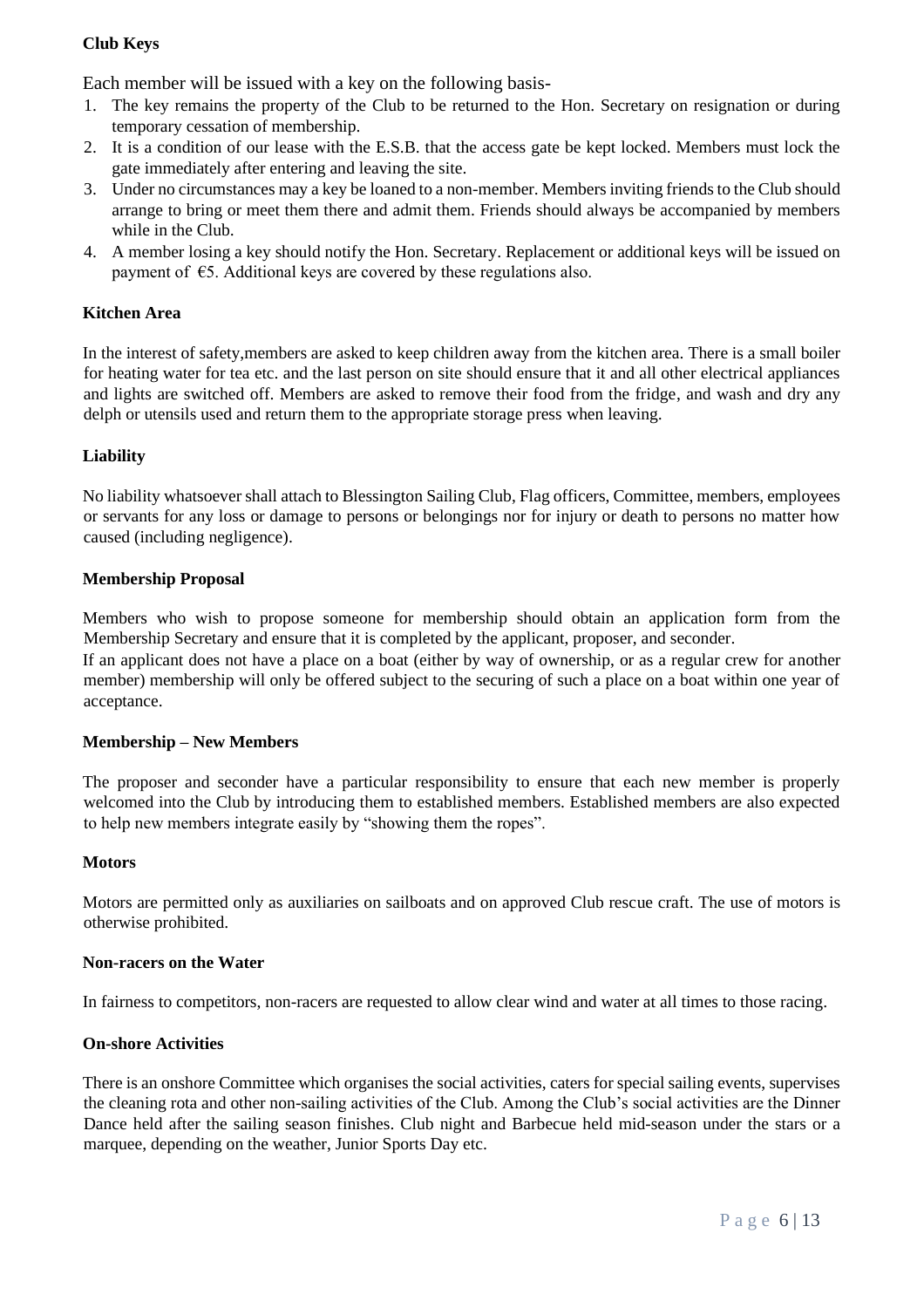## <span id="page-6-0"></span>**Petrol**

Petrol for rescue boats is stored in a special bunker for this purpose. Petrol must not be left in the Clubhouse.

#### <span id="page-6-1"></span>**Refuse**

There is no refuse collection from the Club except during Junior training and special sailing events. You are therefore asked to take responsibility for your own refuse by removing it when leaving the site.

#### <span id="page-6-2"></span>**Rescue Boats**

The Club rescue boats are under the control of the Sailing Committee. The boats are for use in association with Club events and in emergencies. Their use in other circumstances must be arranged directly with the Sailing Secretary.

Anyone who would like to learn how to handle the boats or to gain some further practice in handling them is invited to contact the Sailing Secretary. Offers of regular assistance are especially welcome.

#### <span id="page-6-3"></span>**Safety/Individual Responsibility**

It is stressed that acquiring the ability and skill to sail well in any weather conditions is primarily the responsibility of the individual. You cannot rely on someone else rescuing you. The decision whether or not to sail or to continue to sail on any particular day, under any particular conditions, is yours. Club officials may or may not "advise and warn" but this does not relieve you of your responsibility and they cannot accept it for you. Remember skill, boat, gear and temperament are vital factors in a crisis and the weather affects them all.

It should be clearly noted and understood that the Club does not guarantee to provide any or adequate rescue.

- 1.) Racing will often be held in conditions suitable only for experts.
- 2.) Adequate personal buoyancy must be worn at all times while afloat. Wetsuits or dry suits alone are not adequate.
- 3.) Rescue crew may, if they think fit (rightly or wrongly) instruct that a boat be taken in tow or be abandoned with its crew taken off.
- 4.) It is recommended that each boat carries an anchor.

Always remember the following –

- 1.) Treat the water with respect always it can be dangerous.
- 2.) Your boat must be seaworthy.
- 3.) Ensure you can swim in your life jacket and that you know and practice capsize drill.
- 4.) Be particularly aware of off-shore winds.
- 5.) Use of inflatable boats is not permitted in the Club.

Parents are asked and expected to keep a watchful eye on their children. Do not let your children paddle or swim. Make sure they wear their life jackets when playing near the water or when they are in a boat. In the interest of their own safety they should be kept away from the boat slip at all times.

All members will help the Club by keeping a watchful eye out for unauthorised people on the site, children in danger, people sailing without life jackets, and people or boats in difficulty in the water.

#### <span id="page-6-4"></span>**Sailing Instructions**

Sailing instructions which may change from time to time are printed separately, and are available from the Sailing Committee.

#### <span id="page-6-5"></span>**Sailing Programme**

The sailing programme is issued separately at the beginning of each season.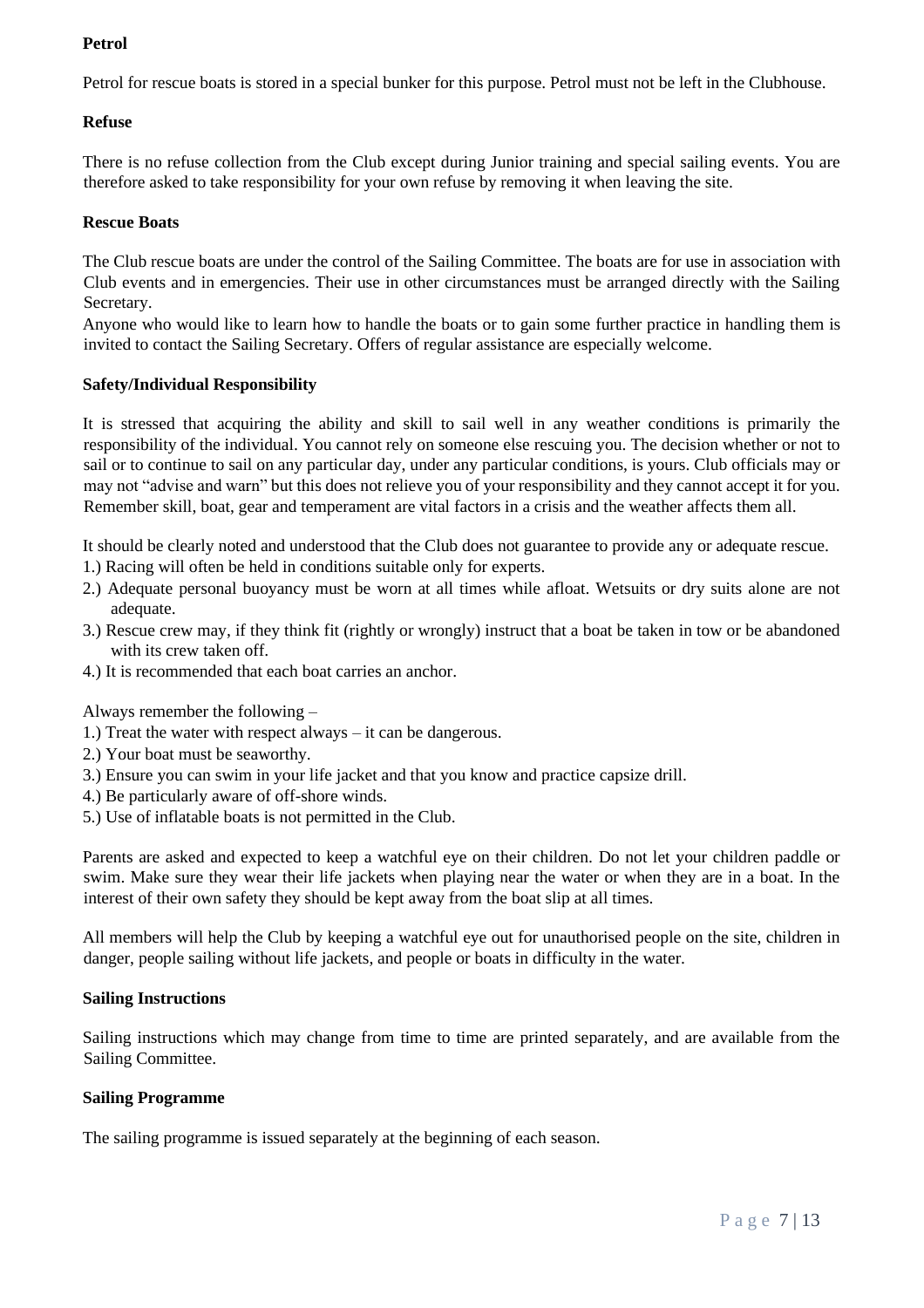### <span id="page-7-0"></span>**Security**

The remoteness of our site makes it necessary for all of us to be vigilant. Past experience reinforces this advice. When entering the site do not hesitate to ask if strangers in the car behind or in front of you are members. By the same token, do not be offended if you are asked! Suspicious activity should be reported promptly to the Honorary Secretary.

#### <span id="page-7-1"></span>**Ties, Sweaters, and Insignias**

A Club tie, sweater with Club insignia, caps and cloth insignia (suitable for sewing to sweaters, jackets or headgear) are available at a very reasonable price. Apply to any member of the Committee.

#### <span id="page-7-2"></span>**Tools**

The Club has a small supply of tools for site maintenance. Please ask any Committee member if you (or the grounds) require use of these.

#### <span id="page-7-3"></span>**Training Courses**

A training course for juniors and adults is held each season. The course is conducted by a qualified instructor and usually covers all stages of the Irish Sailing Association sail-training programme.

#### <span id="page-7-4"></span>**Trolleys**

Club trolleys (painted orange) are for the use of members whilst launching or landing boats. Please do not leave your boats on a Club trolley as this prevents others from transporting their dinghies.

#### <span id="page-7-5"></span>**Voluntary Work**

We always require people to do chores for the Club. If you think you could commit yourself to doing something, no matter how small, please contact the Hon. Secretary.

#### <span id="page-7-6"></span>**Winter**

It is advisable to remove all boats and personal property from the Club during the winter months. The weather has been known to do tremendous damage to parked boats.

#### <span id="page-7-7"></span>**Winter Walks**

Members meet on one Sunday each month for winter walks – all within the capability of young or old. They normally end in some local hostelry for drinks and a chat.

#### <span id="page-7-8"></span>**Work Days**

The Club organises one or two workdays every year – generally at the beginning/end of the season. General tidying, repairs, fencing, painting, etc. are undertaken together with launching/recovering of rescue boats, laying marks etc. Details are circulated in the Newsletter. Please come and help.

#### <span id="page-7-9"></span>**Personal Property**

<span id="page-7-10"></span>Personal property should be removed from the Clubhouse each day after sailing.

#### **Constitution and Rules**

#### <span id="page-7-11"></span>**1. Title**

The name of the Club is: Blessington Sailing Club. BlSC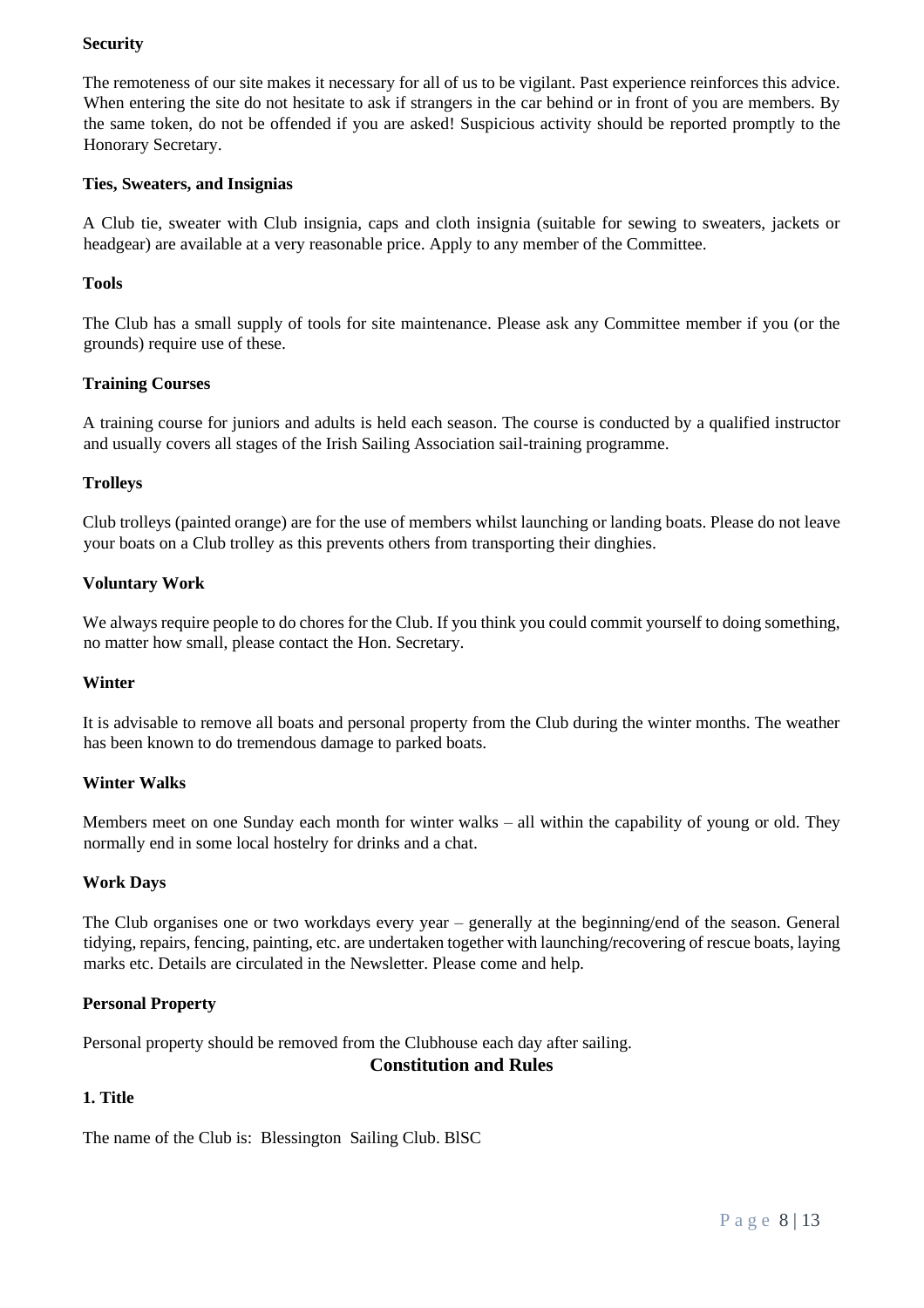## <span id="page-8-0"></span>**2. Burgee**

The Burgee shall be a Harp surrounded by coiled rope in Blue on White Ground.

## <span id="page-8-1"></span>**3. Objectives**

The objectives of the Club are;

- 1.) The encouragement of all forms of sailing.
- 2.) The promotion of good fellowship between members.
- 3.) The provision for our members of suitable sailing and club facilities on the shores of Blessington Lake.

## <span id="page-8-2"></span>**4. Trustees**

The Club shall have at least four Trustees. Such Trustees shall be appointed by the Club at a General Meeting. The Trustees shall remain in office until they cease to be members of the Club, resign, or be removed from office at a General Meeting of the Club. The property of the Club shall be vested in such Trustees and they shall deal with such property as directed by resolution of the Committee of which an entry in the minute book shall be sufficient evidence. They shall be indemnified against such losses and expenses which may be incurred by them in their capacity as Trustees and by reason of same, by the members of the Club for the time being if the assets of the Club are insufficient.

## <span id="page-8-3"></span>**5. Membership**

- 1.) BLSC ClubMembership shall consist of Ordinary Members, Family Members, Honorary Members, Life Members, Student Members, Junior Members and Pavilion Members.
- 2.) Admission to Club Membership shall be by election of the Committee.
- 3.) Every candidate for admission for Club Member shall be proposed and seconded in writing by two Members of the Club.
- 4.) Family Membership covers the traditional family and those couples living as a family and all their children under the age of 19 years of age.
- 5.) Junior Membership shall be open to persons under the age of 19 years on the first day of January in the year of election, who are sponsored by an existing Family Member. Graduation to Student or Ordinary membership applies as for family children.
- 6.) Student Membership shall be open to full time students 19 years or over and under the age of 25 years on the first day of January in the year of election. Children covered by a family or junior membership can obtain student membership without entry fee by informing the Hon. Secretary and paying the appropriate subscription. Student members may also "graduate" to ordinary/family membership in the same manner provided this is done promptly on ceasing to be a full time student, or attaining 25 years of age.
- 7.) Ordinary Membership shall apply to any person 19 years or over who does not qualify for any other category of membership. When appropriate, such member may change to family membership without entry fee by informing the Hon. Secretary and paying the appropriate subscription. Children covered by a family or junior membership can obtain Ordinary membership without entry fee by informing the Hon. Secretary and paying the appropriate subscription.
- 8.) Pavilion Membership shall be open to non-sailing persons who are existing members.
- 9.) Existing Life members shall be regarded as Family or Ordinary members as appropriate.
- 10.)The Committee shall have power to elect any person as an Honorary Member of the Club for such time and upon such conditions as they may from time to time determine. Competitors in our regatta/open events are automatically granted honorary membership. Also Honorary membership may be granted (normally for one day) on the approval of a minimum of one flag officer and one Committee member. Honorary members, unlike guests, may launch and use their own boats/sailboards but are bound by the same safety and insurance constraints as members.
- 11.)Any person who was covered by Family membership when under 19 years of age, or by student membership and who did not "graduate" to Ordinary or Family membership immediately on becoming eligible, may apply for Family or Ordinary membership at any time thereafter at half the usual entry fee.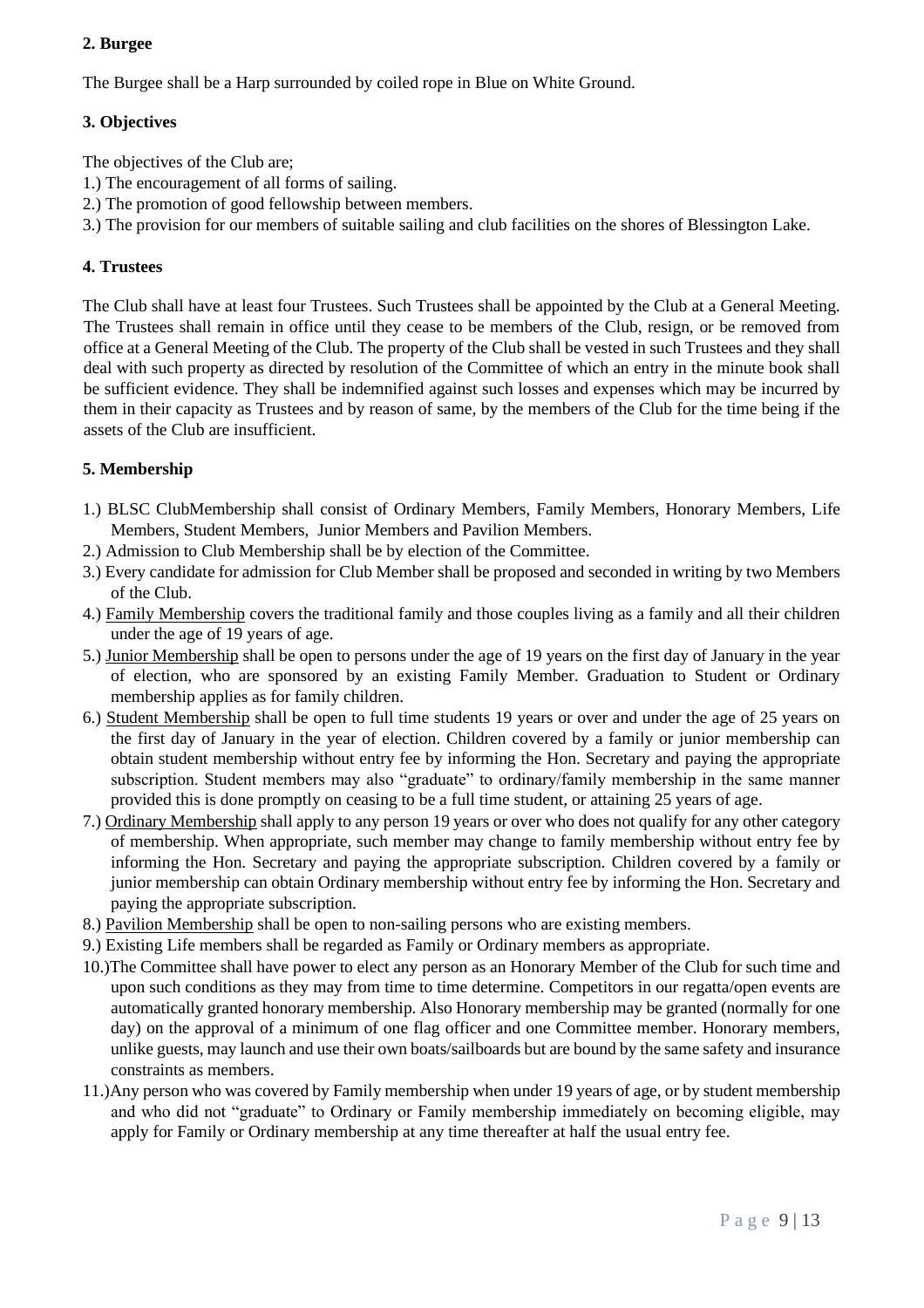#### <span id="page-9-0"></span>**6. Guests**

Guests are welcome at the Club. They must be admitted to the Club by their host member and accompanied by them at the Club. However, guests may not launch their own boats or sailboards.

### <span id="page-9-1"></span>**7. Children**

The Club acknowledges and will comply with the current Irish Sailing Association's Code of Ethics and Good Practice in relation to Children and young people in Sport.

#### <span id="page-9-2"></span>**8. Entrance Fee Subscription and Levy**

- 1.) Entrance fee, Annual Subscription and Levy shall be as fixed by a General Meeting.
- 2.) The Annual Subscription shall be payable on the 1<sup>st</sup> January each year. Fees that remain unpaid after the 31<sup>st</sup> of March will be deemed to be overdue.

#### <span id="page-9-3"></span>**9. Penalties**

- 1.) Members who have not paid the Annual Subscription on or before  $\Delta pril 1<sup>st</sup>$  in any year may be "struck off" by the Committee and can only rejoin on paying half the usual Entry Fee and Subscription. A member may also be "struck off" for non-payment of any levy.
- 2.) No member shall be allowed to take part in any debate or proceedings of the Club, to vote at any meeting, to enter as owner or part owner, or to steer a boat for any prize given by the Club until his or her subscription for the current year has been paid. In the event that a general meeting is required between  $1<sup>st</sup>$  January and 31st March the Committee, at its discretion, may allow members of good standing for the previous year to be regarded as "paid up" and to take part in the proceedings and vote on any motions put forward.
- 3.) If at any time any fees payable to the Club by any member or former member shall be three months or more in arrears:
	- a.) The Committee shall be entitled to move the boat to any other part of the premises without being liable for loss of, or damage to the boat howsoever caused.
	- b.) The Committee shall be entitled upon giving one month's notice to the member or former member, at his/her last known address shown in the register of members, to sell the boat and to deduct any monies due to the Club (whether by way of arrears of subscription, mooring or facility fees or otherwise) from the net proceeds of sale before accounting for the balance (if any) to the member or former member.
	- c.) Alternatively, any boat which in the opinion of the Committee cannot be sold may, upon such notice as aforesaid, be disposed of in any manner the Committee may think fit and the expenses recovered from the member or former member.

Further, the Club shall at all times have a lien over members' or former members' boats parked or moored on the Club's premises or Club's moorings in respect of all monies due to the Club whether in respect of arrears or mooring fees or subscription or otherwise. Where a member is in arrears with the payment of monies owed to the Club by at least six months, the Club may in any event take possession of the member's boat.

#### <span id="page-9-4"></span>**10. The Committee**

- 1.) The Committee shall consist of a Commodore, Vice-Commodore, Rear-Commodore, the Hon. Secretary, Honorary Treasurer, Sailing Secretary and 5 Ordinary Members to be elected at the Annual General Meeting.
- 2.) Nominations for Officers and Committee must be lodged with the Hon. Secretary before the date of the Annual General Meeting.
- 3.) The Committee shall have the power to co-opt additional members.
- 4.) The Commodore, Vice-Commodore, and Rear Commodore shall not be eligible to stand for the same office for more than 3 consecutive years, unless otherwise agreed at the AGM by a majority vote.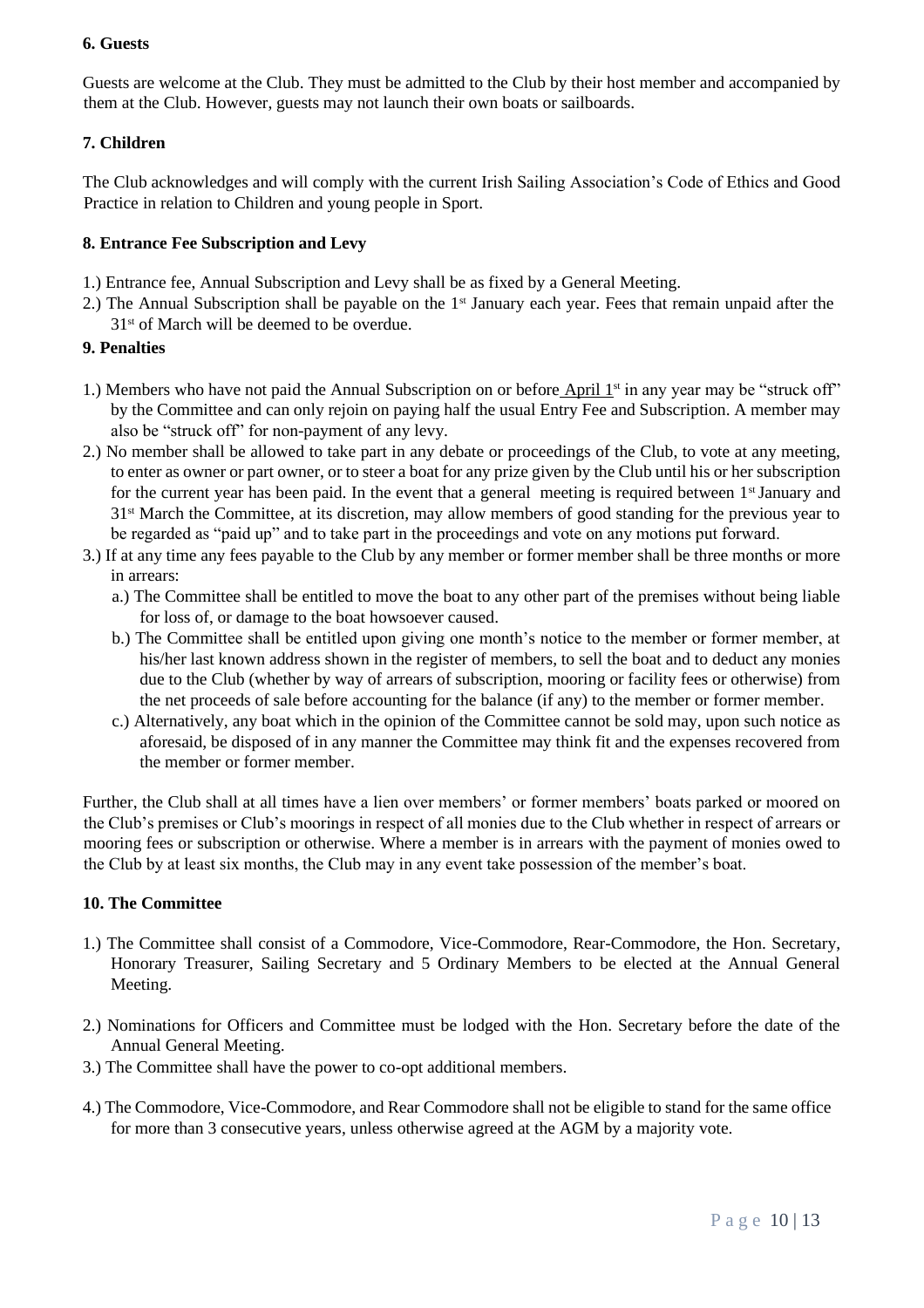#### <span id="page-10-0"></span>**11. Powers of Committee**

The Management of the Club and of all Races shall be in the hands of the Committee who shall make such byelaws (which shall not be inconsistent with or in contravention of these Rules) as they deem necessary.

#### <span id="page-10-1"></span>**12. Annual General Meeting**

- 1.) The Annual General Meeting shall be held prior to the 31st December in each year on a date to be decided by the Committee.
- 2.) The Hon. Secretary shall post to each member of the Club Notice and Agenda of such meeting 14 days before the annual General Meeting.

#### <span id="page-10-2"></span>**13. Special General Meeting**

By resolution of the Committee or by a Requisition signed by at least 25 members the Hon. Secretary may at any time summon a Special General Meeting by posting of a circular to members giving 7 days notice of the date, place and object of the Meeting which will be held within 3 weeks of receipt by the Hon. Secretary of the Resolution or Requisition.

#### <span id="page-10-3"></span>**14. Voting at General Meeting**

- 1.) Each "Paid Up" member attending a General Meeting shall be entitled to one vote. Family Membership shall entitle two of the adult family members a single vote each.
- 2.) Members unable to attend a General Meeting may vote on the Agenda either by writing to the Hon. Secretary prior to the Meeting or by proxy vote referred to the Hon. Secretary before the Meeting.

#### <span id="page-10-4"></span>**15. Quorum**

At a General Meeting 25 Members shall form a quorum. At a Committee Meeting 4 Members shall form a quorum.

#### <span id="page-10-5"></span>**16. Alteration of Rules**

- 1.) No alteration or addition to these Rules (except as provided by rule 11) shall be made, except at the Annual General Meeting or General Meeting specially convened for the purpose.
- 2.) Fourteen days notice in writing of any proposed alteration shall be given to each member.
- 3.) A simple majority shall be sufficient to carry same.

#### <span id="page-10-6"></span>**17. Boats**

All boats must be bona fide the property of Members.

#### <span id="page-10-7"></span>**18. Insurance**

Each member must carry adequate and current boat and third party insurance.

#### <span id="page-10-8"></span>**19. Safety Precautions**

- 1.) Members must comply with the requirements of the Club's current Health and Safety Statement.
- 2.) It shall be the responsibility of each member to ensure that any boat belonging to or used by him/her shall be buoyant, and that all persons therein wear lifejackets, or other effective buoyancy aids. The Sailing Committee shall be at liberty to exclude from Club events boats, or persons therein, not complying with the foregoing provisions.
- 3.) The Club shall not be held liable in any way for loss or damage to property belonging to any visitor, or member of the Club.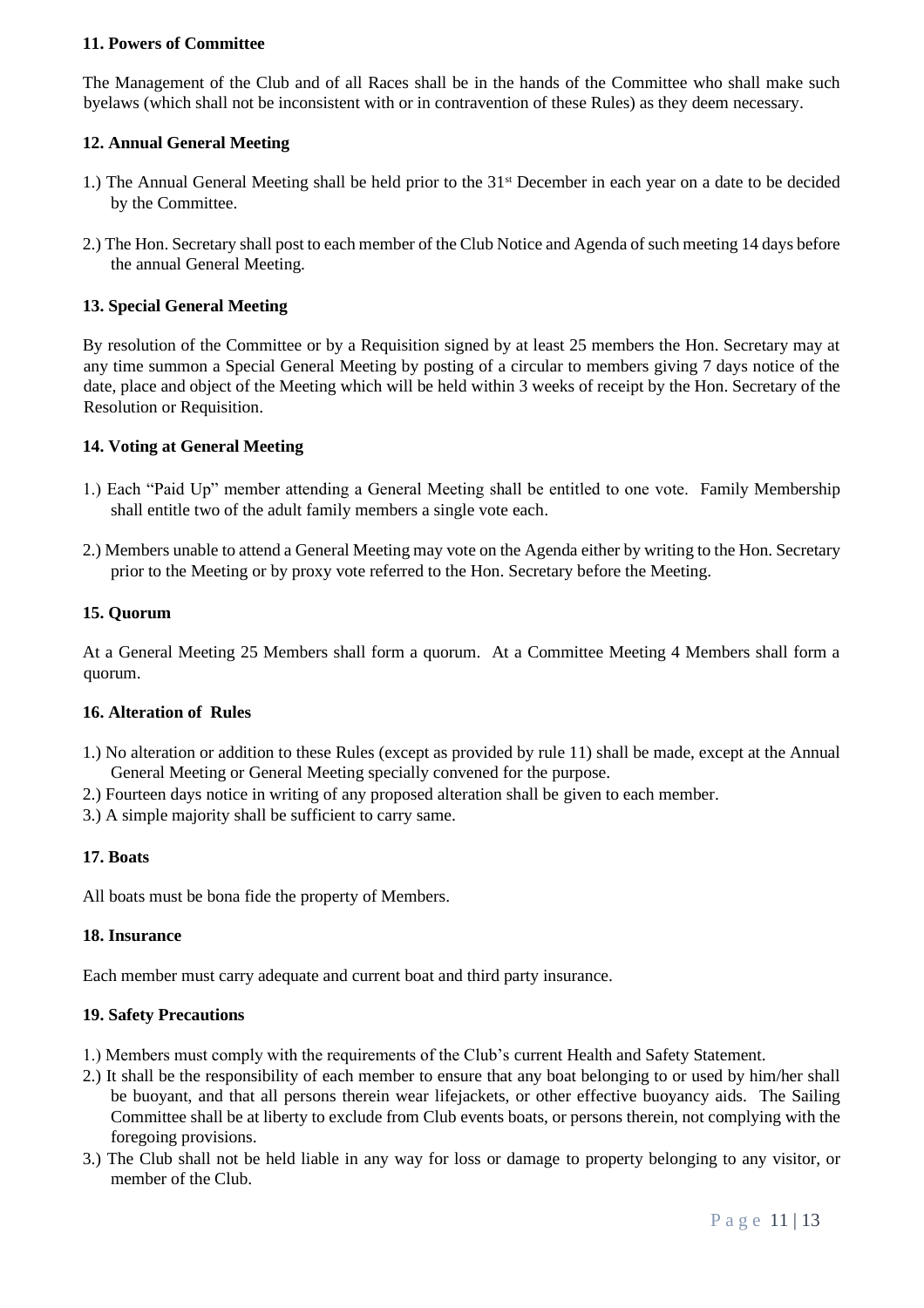4.) The Club shall not be held liable in any way for injury or loss of life to persons whilst sailing or otherwise.

### <span id="page-11-0"></span>**20. Misconduct**

- 1.) A member whose activities in relation to the Club are considered injurious to its good name or interests may be asked in writing to appear at a Committee Meeting.
- 2.) If the member fails to appear or if his/her explanation is considered unsatisfactory he/she may be asked to resign.
- 3.) If a member, having been asked to resign, does not do so and does not initiate an appeal under Rule 13 within 14 days, that member will be considered to have resigned.
- 4.) If the member declines to resign, the Committee will have a Special General Meeting called for the purpose of expelling him/her.
- 5.) For the purpose of sub-paragraph (1) of this Rule the Committee quorum will be two-thirds of the Committee Membership (including co-opted members). Two-thirds of those present must vote in favour before action under sub-paragraph (2) can be taken. A simple majority will apply in the case of subparagraph (4).